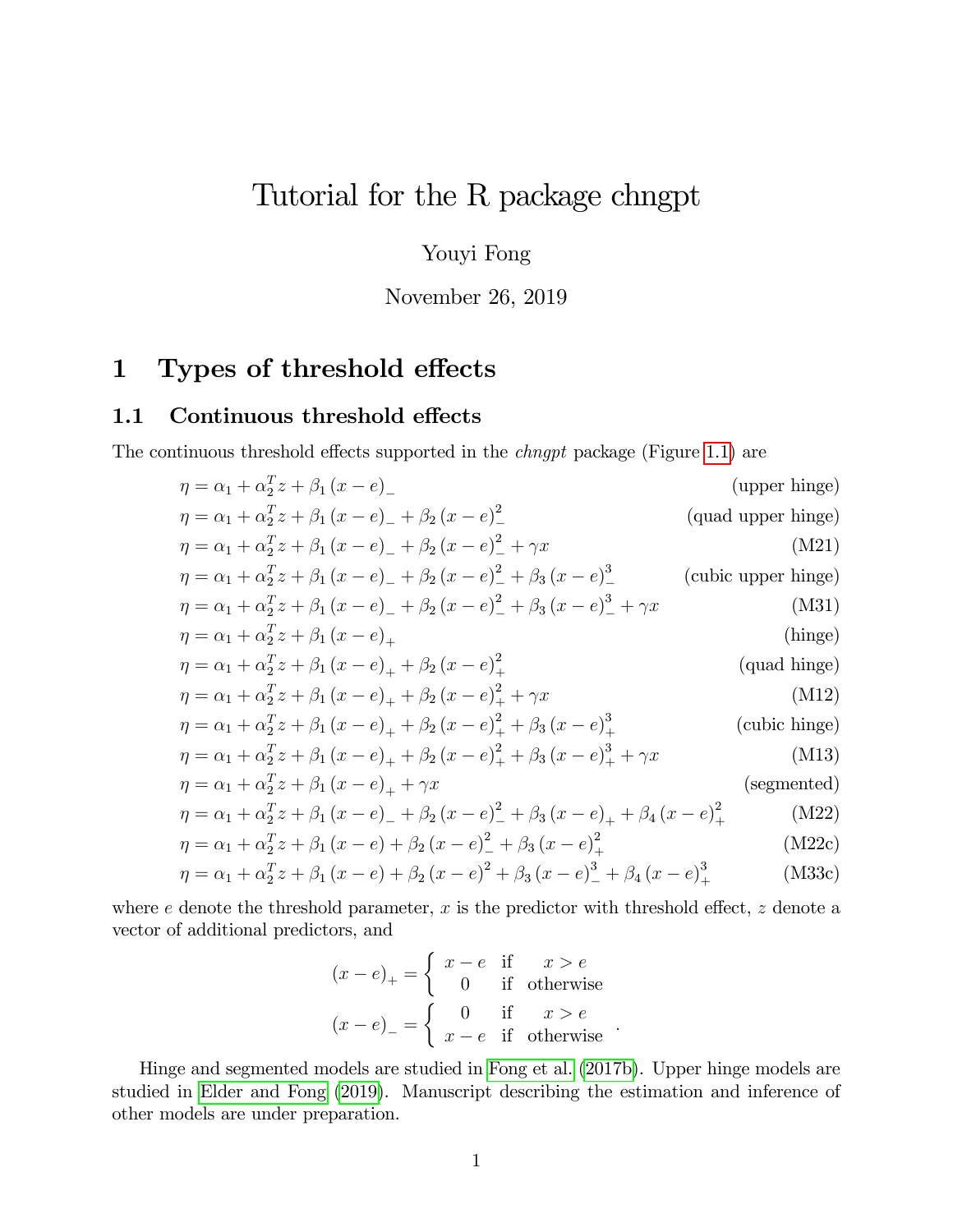<span id="page-1-0"></span>

Figure 1.1: Types of continuous threshold effects supported in chngpt.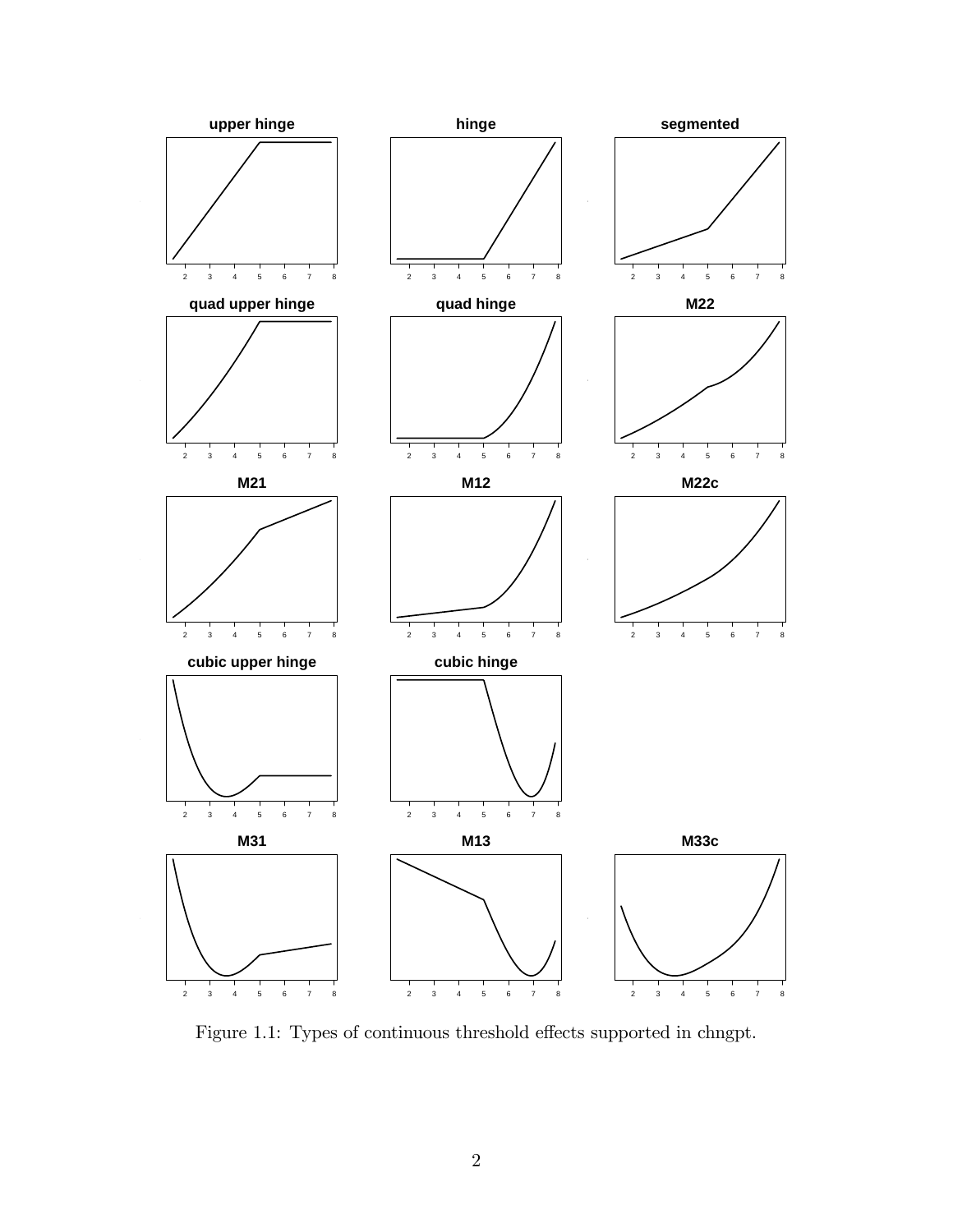# 1.2 Discontinuous threshold effects

The discontinuous threshold effects supported in the *chngpt* package (Figure [1.2\)](#page-2-0) are:

$$
\eta = \alpha_1 + \alpha_2^T z + \beta_1 I(x > e)
$$
 (step)  
\n
$$
\eta = \alpha_1 + \alpha_2^T z + \beta_1 (x - e)_+ + \gamma x + \beta_2 I(x > e),
$$
 (stegmented)

<span id="page-2-0"></span>where  $e$  denote the threshold parameter,  $x$  is the predictor with threshold effect,  $z$  denote a vector of additional predictors, and

$$
I(x > e) = \begin{cases} 1 & \text{if } x > e \\ 0 & \text{if} \quad \text{otherwise} \end{cases}
$$



Figure 1.2: Types of discontinuous threshold effects supported in chngpt.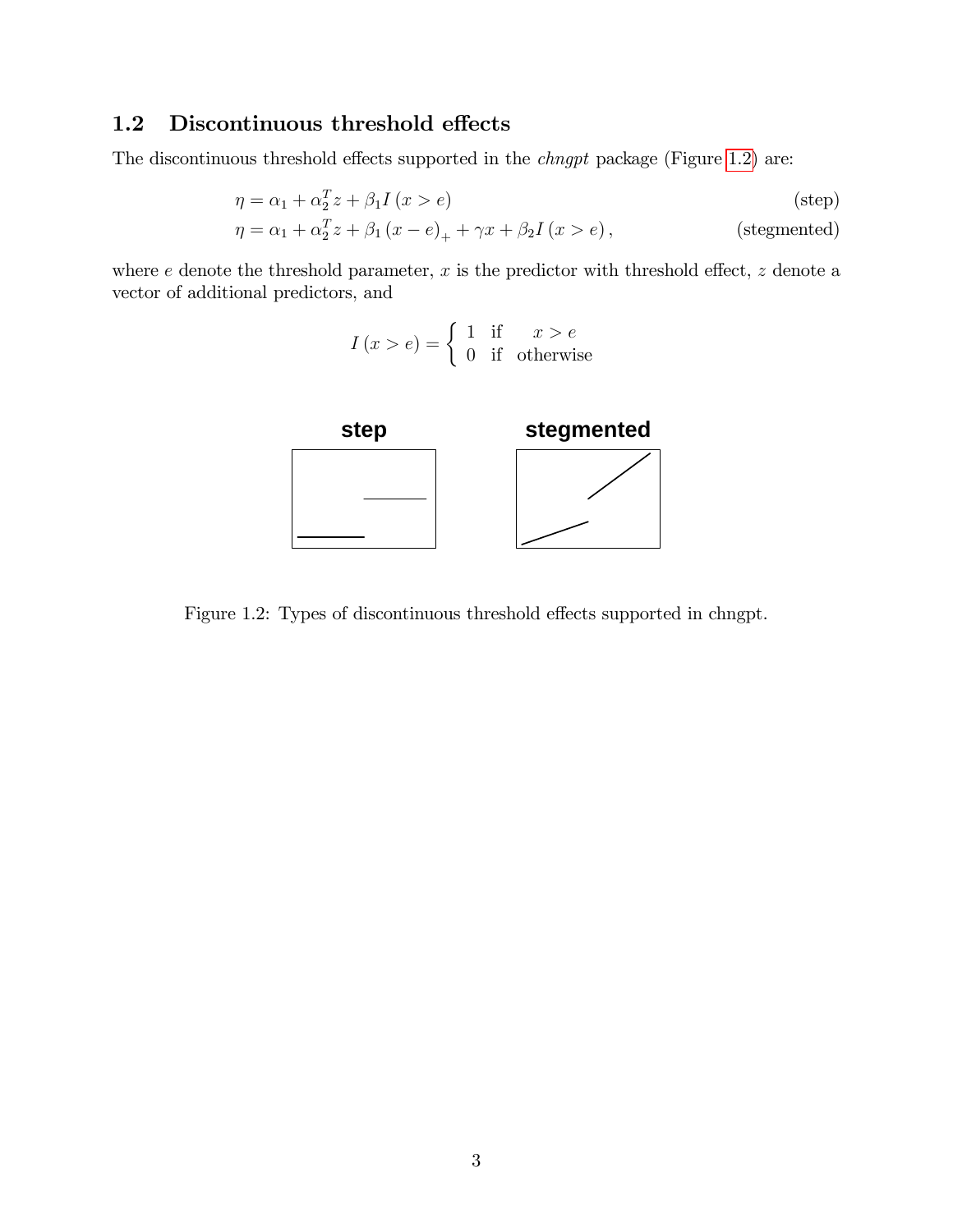# 2 Examples

The examples below are organized by type of threshold effects and regression models. Before we get into specific examples, here are some notes that are of general interest:

• The fitted model has a component named best.fit, which is the glm or coxph fit at the estimated threshold parameter. This could be useful to know if one would like to extract information from model.

## 2.1 Continuous threshold linear regression

For continuous threshold linear regression, we have developed a grid search method for estimation that is super fast [\(Fong, 2018\)](#page-12-2). Together with the observation that bootstrap con-fidence intervals have better coverage than robust analytical confidence intervals [\(Fong et al.,](#page-12-0) [2017b\)](#page-12-0) for continuous threshold linear models, we recommend setting est.method="fastgrid" and var.type="bootstrap" in the call to chngptm.

#### <span id="page-3-0"></span>2.1.1 Example 1. The MTCT dataset, segmented model

To estimate a threshold linear regression model with a segmented-type change point for the relationship between V3  $BioV3B$  and  $NAb$  score in the MTCT dataset, we call

```
fit=chngptm (formula.1=V3_BioV3B\sim1, formula.2=\simNAb_score, dat.mtct.2,
  type="segmented", family="gaussian",
  est.method="fastgrid", var.type="bootstrap", save.boot=TRUE)
```
- formula.2 and formula.1: threshold variable and the rest of the model
- type: type of threshold model to fit
- $\bullet$  est.method defaults to *fastgrid* and is recommended
- var.type: *bootstrap* method is recommended here
- save.boot: saves bootstrap samples for plotting bootstrap distributions

```
Calling summary(fit), we get
```
Change point model type: segmented

```
Coefficients:
```

|                                                                   | est | p.value* (lower upper)                       |  |
|-------------------------------------------------------------------|-----|----------------------------------------------|--|
| (Intercept)                                                       |     | $-22.33152$ 1.593423e-08 -30.07675 -14.58628 |  |
| NAb score                                                         |     | 67.23925 2.212981e-14 49.98398 84.49452      |  |
| $(NAb_score-chngpt)$ + -64.83129 3.692679e-14 -81.61413 -48.04845 |     |                                              |  |

Threshold:

est (lower upper) 0.4653923 0.4535000 0.4772845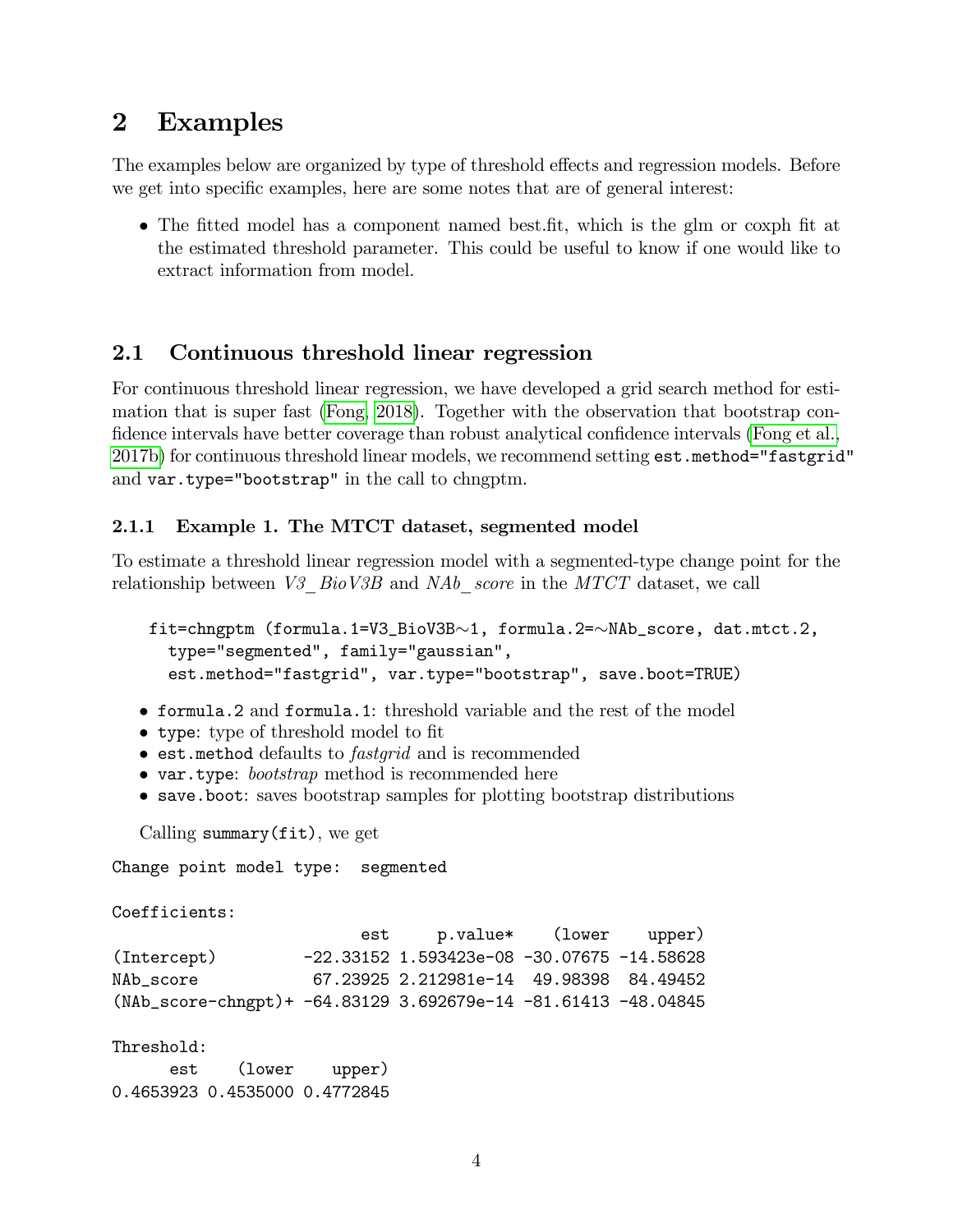In the output above, the row starting with (NAb score-chngpt) + corresponds to  $\beta_1$  in equation [\(segmented\)](#page-0-0). In other words, it is the change in slope as the covariate NAb\_score crosses the threshold.

Note that we there is an asterisk next to p.value. This is because bootstrap procedures to generate confidence intervals do not readily lead to p values. The presented p values are approximations, obtained assuming that the bootstrap sampling distributions are normal.

To get an estimate of the slope after threshold, we call

est=lincomb(fit, comb=c(0,1,1), alpha=0.05); print(est)

and get

95% 95% 2.40795883 -0.06780353 4.88372120

Calling  $plot(fit, which=1)$  and  $plot(fit, which=3)$ , we get the two plots on the left-hand side of Figure [2.1.](#page-4-0) Changing  $est$  method to smoothapprox in the model fit led us to the two plots on the right-hand side.

<span id="page-4-0"></span>

Figure 2.1: This is a replicate of [Fong](#page-12-2) [\(2018\)](#page-12-2) Figure 1. Left: results by fast grid search; right: results by smooth approximation search. Top: scatterplots with fitted models (gray lines); bottom: bootstrap distributions of the threshold estimate from  $10^3$  replicates. The dashed lines correspond to the  $95\%$  symmetric bootstrap confidence interval.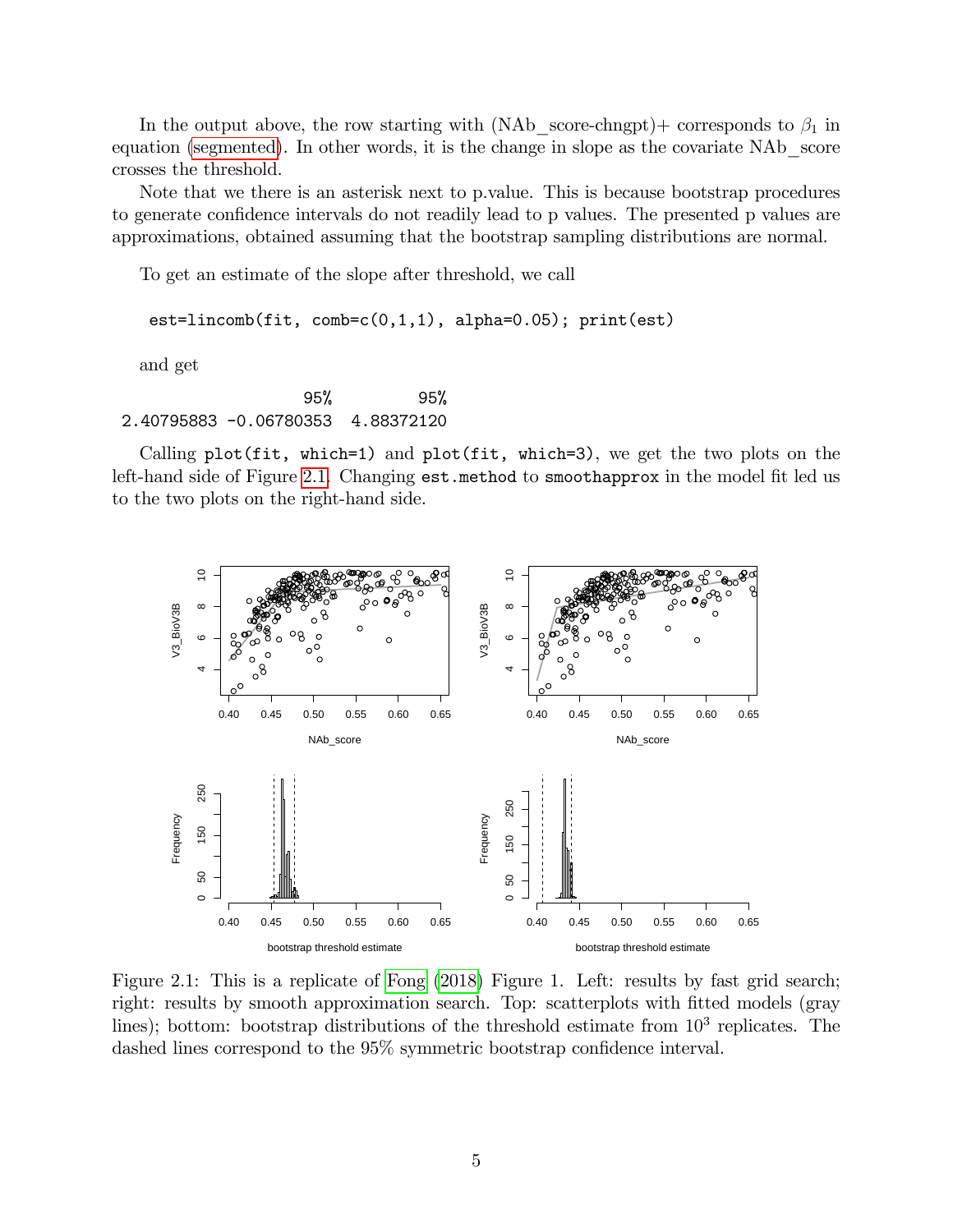#### 2.1.2 Example 2. The trees dataset, segmented model

To estimate a threshold linear regression model with a segmented-type change point in Girth for the trees dataset, we call

```
fit = chngptm(formula.1=Volume\sim1, formula.2=\simGirth, data=trees,
type="segmented", family="gaussian",
 var.type="bootstrap", weights=NULL)
```
- formula.2 and formula.1: threshold variable and the rest of the model
- type: type of threshold model to fit
- var.type: *bootstrap* method is recommended for confidence interval
- weights can be supplied

```
Calling summary(fit), we get
```
Change point model type: segmented

```
Coefficients:
```

|                    | est |                                                     | p.value* (lower upper) |                   |
|--------------------|-----|-----------------------------------------------------|------------------------|-------------------|
| (Intercept)        |     | $-24.614440$ 1.985482e-04 $-37.580354$ $-11.648527$ |                        |                   |
| Girth              |     | 3.993966 9.288973e-11                               |                        | 2.785558 5.202373 |
| $(Girth-chngpt) +$ |     | 4.266618 8.261144e-04                               | 1.765770               | 6.767467          |

```
Threshold:
```
est (lower upper) 16.0 12.9 19.1

Calling plot(fit), we get Figure [2.2.](#page-6-0)

To test whether there is a change point [\(Fong et al., 2015\)](#page-12-3), we call

```
test=chngpt.test(formula.null=Volume\sim1, formula.chngpt=\simGirth, trees,
type="segmented", family="gaussian")
```
When printed, we get

Maximum of Likelihood Ratio Statistics

```
data: trees
Maximal statistic = 17.694, change point = 15.388, p-value = 0.00014alternative hypothesis: two-sided
```
The first line gives the type of test carried out, and it is maximal likelihood ratio test here, which is the default. In addition, a plot function can be called on the test object to show the score or likelihood ratio statistic as a function of candidate change points.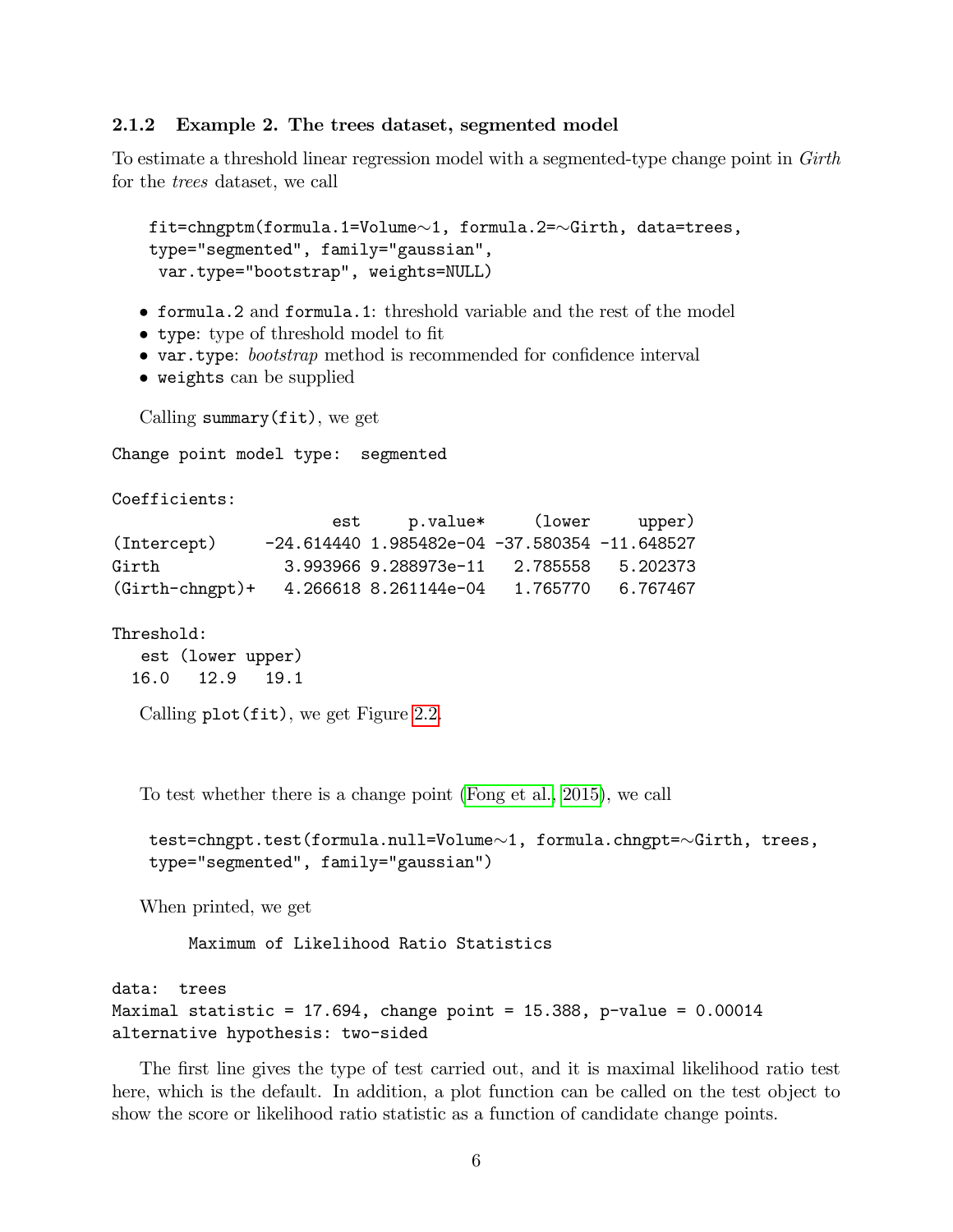<span id="page-6-0"></span>

Figure 2.2: (a) Scatterplot of timber volume vs girth. The gray line shows the fitted segmented model. (b) Log likelihood of the submodel versus threshold parameter.

#### 2.1.3 Example 3. The vapor pressure dataset, hinge quadratic model

To estimate a hinge quadratic linear regression model in temperature for the pressure dataset, we call

```
fit=chngptm(formula.1=pressure~1, formula.2=~temperature, data=pressure,
```

```
type="quadhinge", family="gaussian", var.type="bootstrap")
Calling summary(fit), we get
```
Change point model threshold.type: hingequad

Coefficients:

|             | est p.value* | (lower                                              | upper) |
|-------------|--------------|-----------------------------------------------------|--------|
| (Intercept) |              | 8.278463507   0.4733673   -14.35129837   30.9082254 |        |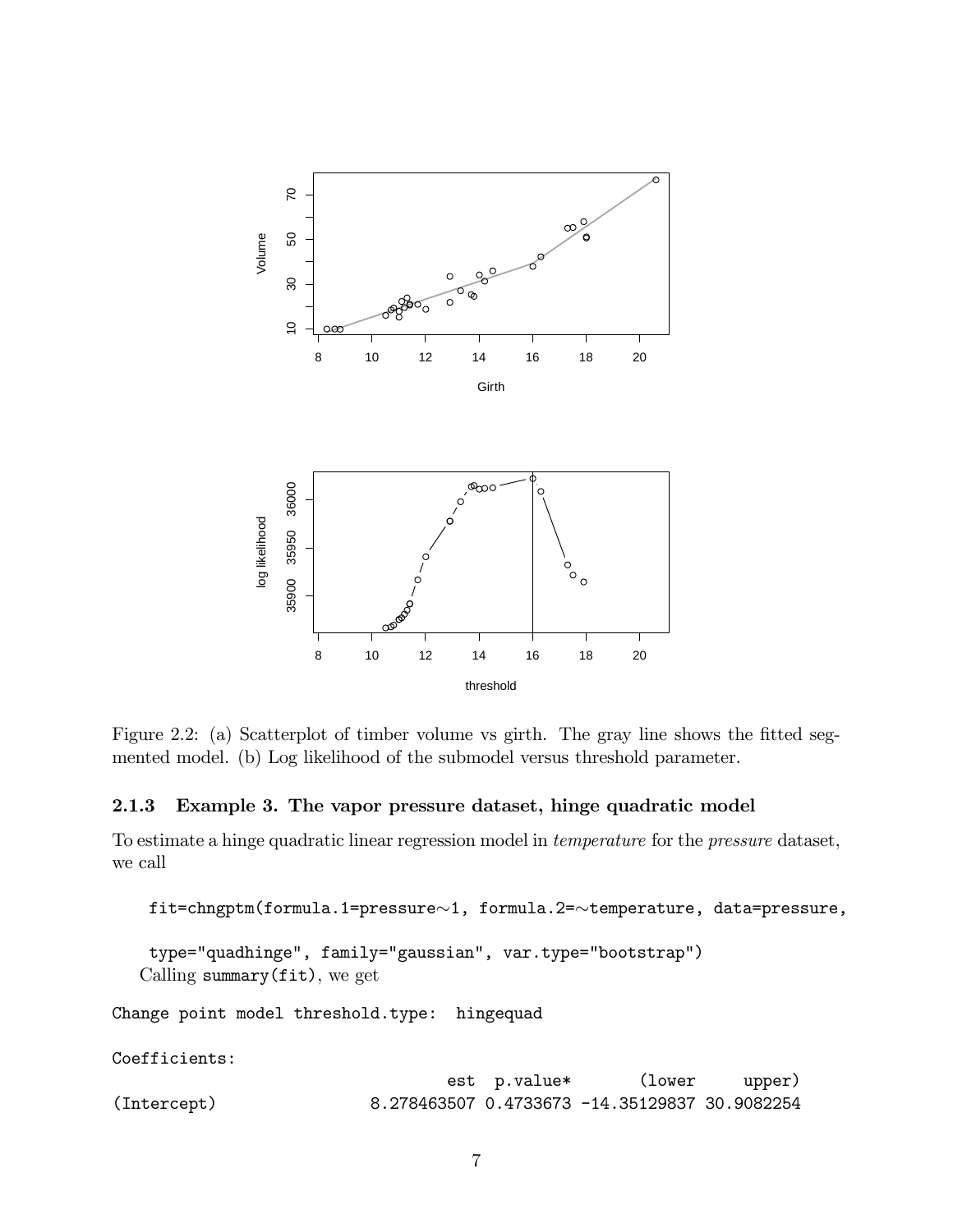(temperature-chngpt)+ 0.007124705 0.9944183 -2.00325636 1.9890069 I((temperature-chngpt)+^2) 0.039305656 0.3644561 -0.04564143 0.1242527

Threshold:

est (lower upper) 220 -680 240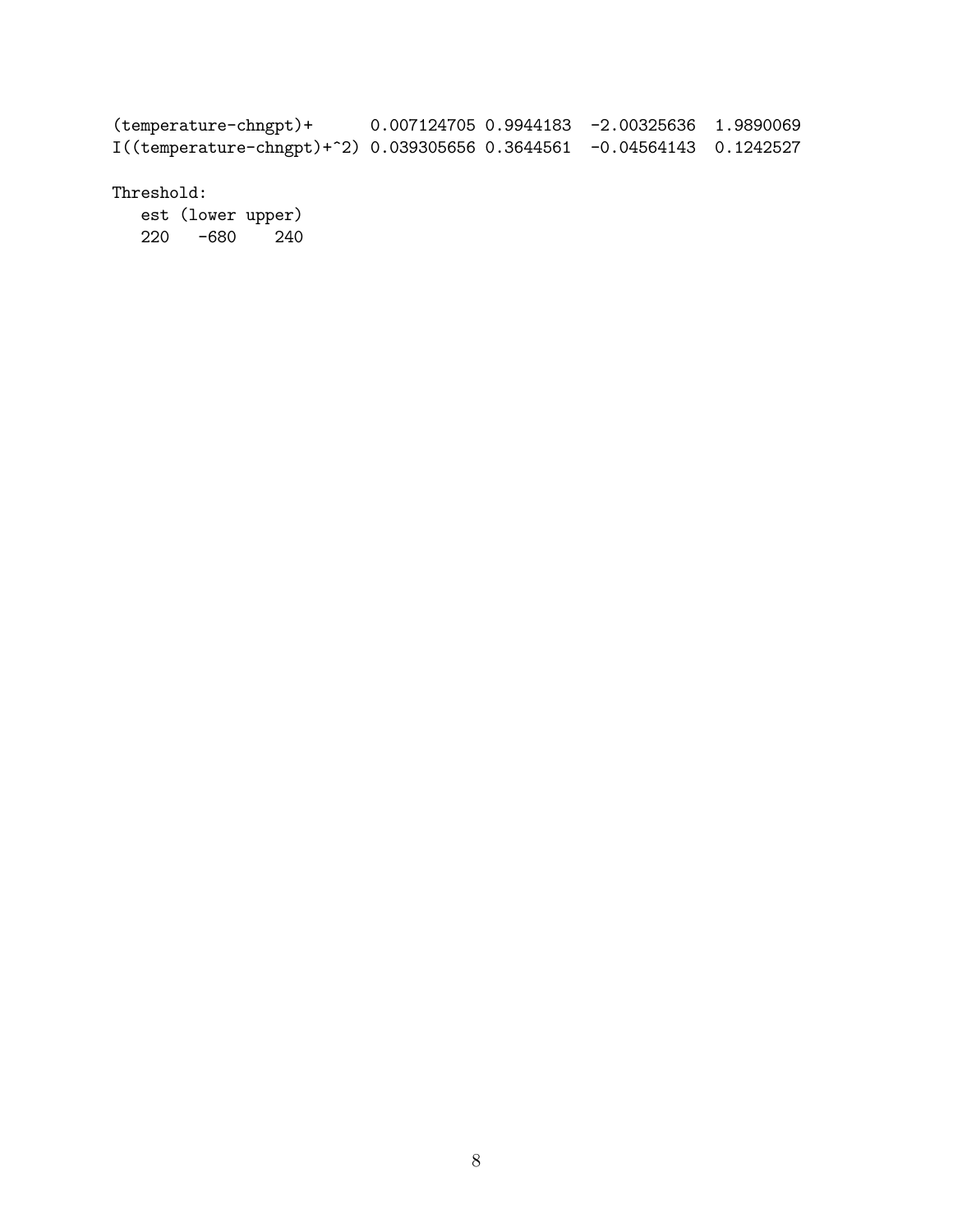#### 2.2 Continuous threshold logistic regression

For continuous threshold logistic regression, a fast grid search method for estimation is not yet available. In addition, we have observed that bootstrap confidence intervals have similar coverage as robust analytical confidence intervals [\(Fong et al., 2017b\)](#page-12-0). Thus, we recommend either var.type="bootstrap" or var.type="robust" in the call to chngptm. Note that when it is set to *robust*, an auxiliary fit needs to be supplied, which is generally a smooth parametric model with enough but not too many degrees of freedom.

To estimate a logistic regression model with a hinge-type change point in NAb SF162L for the MTCT dataset, we call

```
library(splines)
fit=chngptm(formula.1=y~birth, formula.2=~NAb_SF162LS, dat.mtct,
type="hinge", family="binomial",
est.method="smoothapprox", var.type="robust",
aux.fit=glm(y\simbirth + ns(NAb_SF162LS,3), dat.mtct, family="binomial"))
```
- formula.2 and formula.1: threshold variable and the rest of the model
- type: type of threshold model to fit
- **est.method:** smoothapprox is recommended
- var.type: *robust* is recommended for confidence interval
- $\bullet$  aux.fit: required for *robust* variance estimation

Calling summary(fit), we get

Change point model type: hinge

Coefficients:

```
OR p.value (lower upper)
(Intercept) 0.7026523 0.341429662 0.3388366 1.4571044
birthVaginal 1.2397649 0.523159883 0.6393632 2.4039809
(NAb_SF162LS-chngpt)+ 0.6712371 0.001332547 0.5270730 0.8548327
```
Threshold: 26.3% (lower upper) 7.373374 5.472271 8.186464

To test whether there is a change point [\(Fong et al., 2015\)](#page-12-3), we call

```
test=chngpt.test(formula.null=y~birth, formula.chngpt=~NAb_SF162LS, dat.mtct,
type="hinge", family="binomial", main.method="score")
```
When printed, we get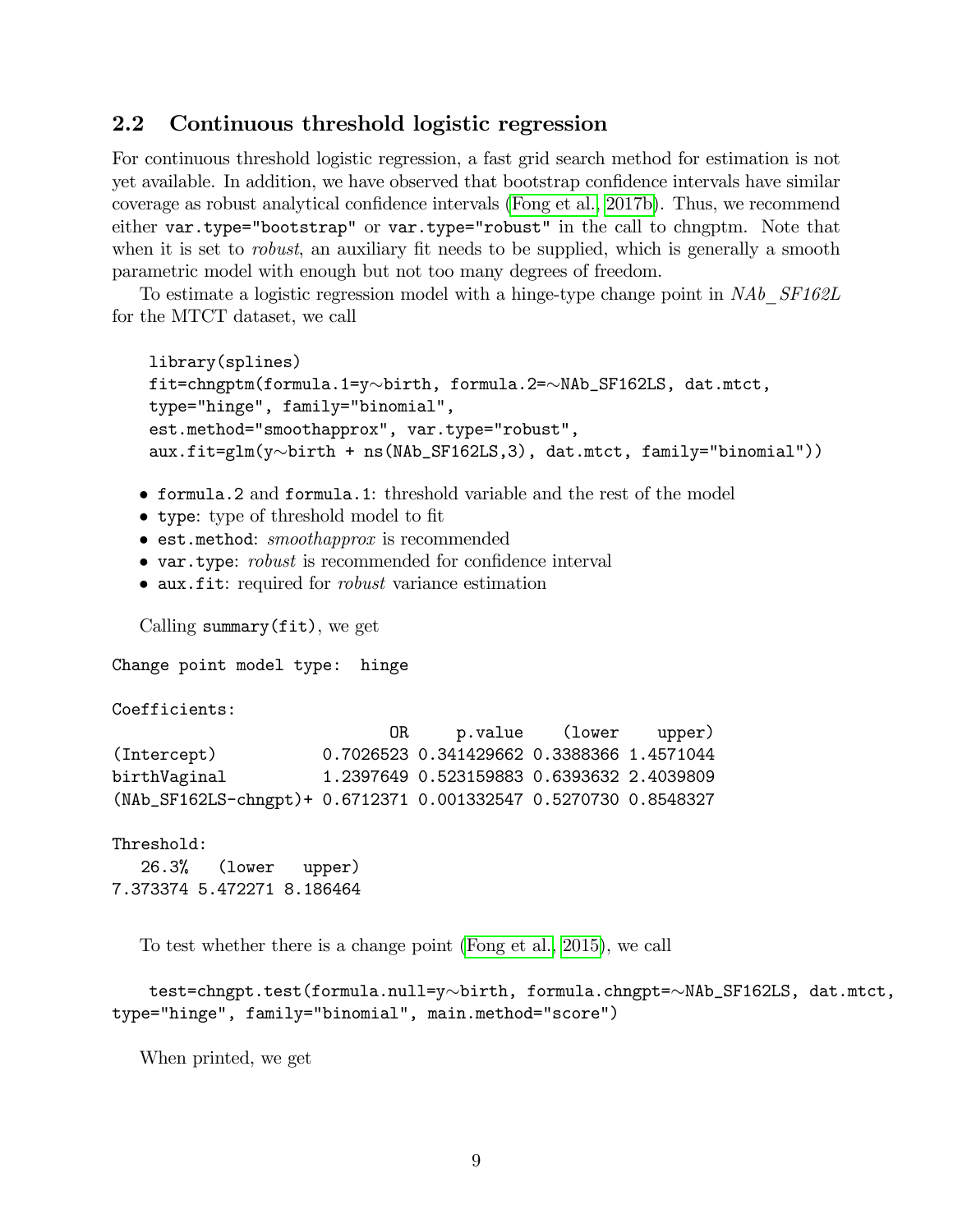Maximum of Score Statistics

data: dat.mtct

```
Maximal statistic = 3.3209, change point = 7.0347, p-value = 0.00284alternative hypothesis: two-sided
```
The first line gives the type of test carried out, and it may be maximal likelihood ratio test. In addition, a plot function can be called on the test object to show the score or likelihood ratio statistic as a function of candidate change points.

#### 2.2.1 cbind

The *chngptm* function supports the use of cbind in the formula, as the *qlm* function does. For example,

```
dat.2=sim.chngpt("thresholded", "step", n=200, seed=1, beta=1, alpha=-1,
 x.distr="norm", e.=4, family="binomial")
dat.2$success=rbinom(nrow(dat.2), 10, 1/(1 + exp(-dat.2$eta)))
dat.2$failure=10-dat.2$success
fit.2a=chngptm(formula.1=cbind(success,failure)~z, formula.2=~x,
 family="binomial", dat.2, type="step")
```
### 2.3 Continuous threshold Poisson regression

Only grid search method and bootstrap confidence intervals are supported, so getting the model fit with confidence intervals could take some time.

```
counts \langle -c(18,17,15,20,10,20,25,13,12)outcome \langle - as.integer(gl(3,1,9))
treatment <- gl(3,3)
print(d.AD < -data-frame(treatment, outcome, counts))fit.4=chngptm(formula.1=counts ~treatment, formula.2=~outcome, data=d.AD,
  family="poisson", type="segmented", var.type="bootstrap")
summary(fit.4)
```
### 2.4 Discontinuous threshold GLM

Confidence interval for discontinuous threshold regression models can be constructed by mout-of-n bootstrap. (The m.out.of.n argument is set to TRUE inside chngptm for the step and stegmented models.) For example,

```
fit=chngptm(formula.1=mpg~hp, formula.2=~drat, mtcars, type="step",
family="gaussian", var.type="bootstrap", ci.bootstrap.size=100)
summary(fit)
```
The result: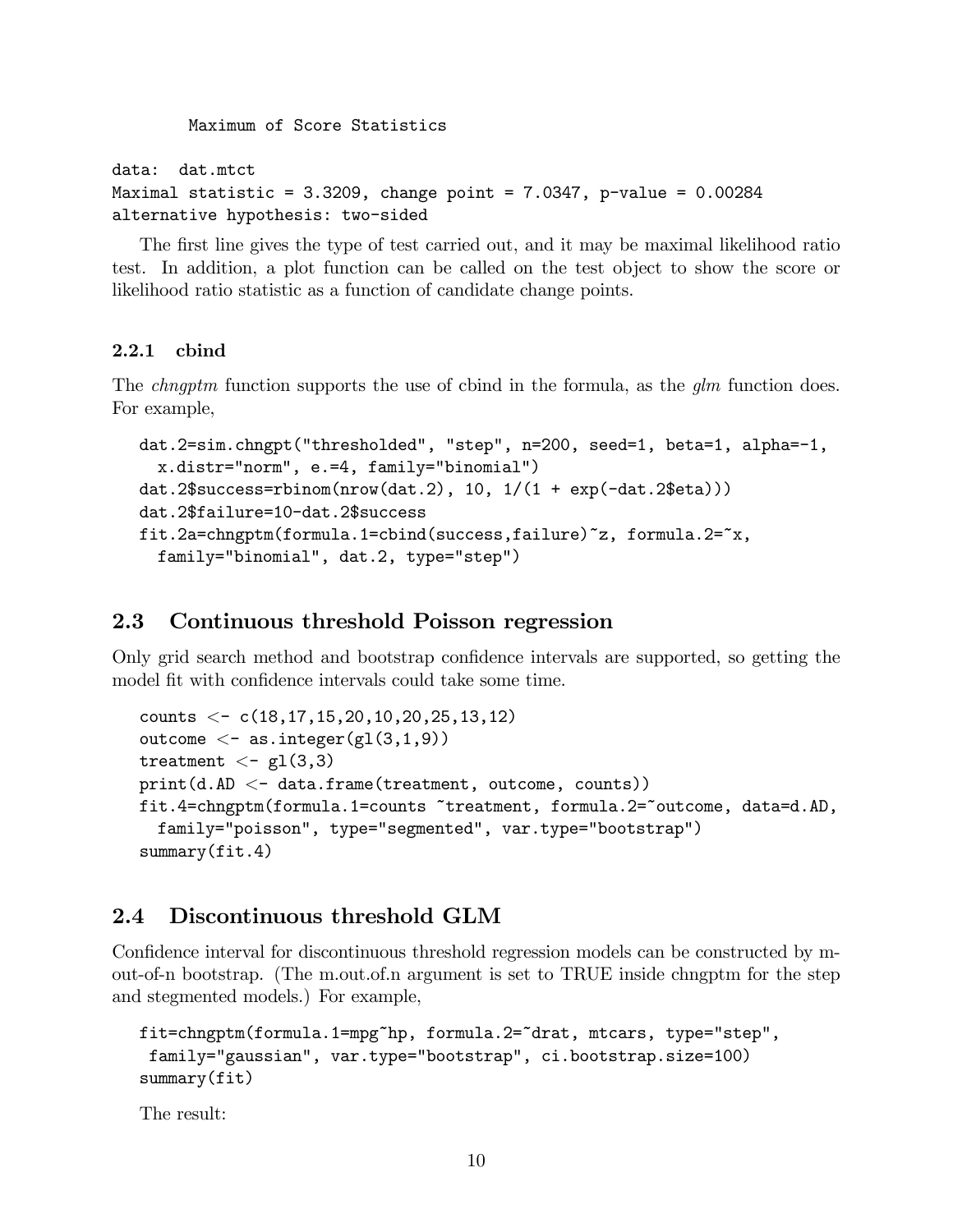Change point model threshold.type: step Coefficients: est p.value\* (lower upper) (Intercept) 27.29298302 3.412465e-20 21.48163370 33.10433234 hp -0.05692654 2.675802e-05 -0.08349583 -0.03035726 I(drat>chngpt) 5.24824935 8.914610e-03 1.31503967 9.18145903 Threshold: est (lower upper) 4.08 3.07 5.09

#### 2.5 Threshold Cox regression

The chngpt package also provides some support for estimation of threshold Cox regression models. What is missing, though, is confidence intervals for parameter estimates and hypothesis testing methods. See the help page on chngpt for an example.

#### 2.6 Models with interaction terms

In the following example we fit a model with an interaction term.

```
fit=chngptm(formula.1=mpg ~hp, formula.2=~hp*drat, mtcars, type="segmented",
family="gaussian", var.type="bootstrap", ci.bootstrap.size=100)
summary(fit)
```
The model being fitted is

$$
\eta = \beta_1 + \beta_2 z + \beta_3 x + \beta_4 (x - e)_+ + \beta_5 z x + \beta_6 z (x - e)_+
$$

The result:

Change point model threshold.type: segmented

Coefficients:

|                                         |  | est p.value* (lower                               | upper)                 |
|-----------------------------------------|--|---------------------------------------------------|------------------------|
| (Intercept)                             |  | 71.0423961 0.5949231 -190.8328276 332.9176199     |                        |
| hp                                      |  | $-0.5714405 0.4809352 -2.1605786 1.0176976$       |                        |
| drat                                    |  | $-14.3708279$ 0.7431579 $-100.3306292$ 71.5889735 |                        |
| $(drat-chngt)$ +                        |  | 21.6073593 0.6806816 -81.3015235 124.5162420      |                        |
| hp:drat                                 |  | $0.1658607$ $0.5333802$ -0.3560702 0.6877916      |                        |
| hp: (drat-chngpt)+ -0.1970979 0.5620552 |  |                                                   | $-0.8633923$ 0.4691965 |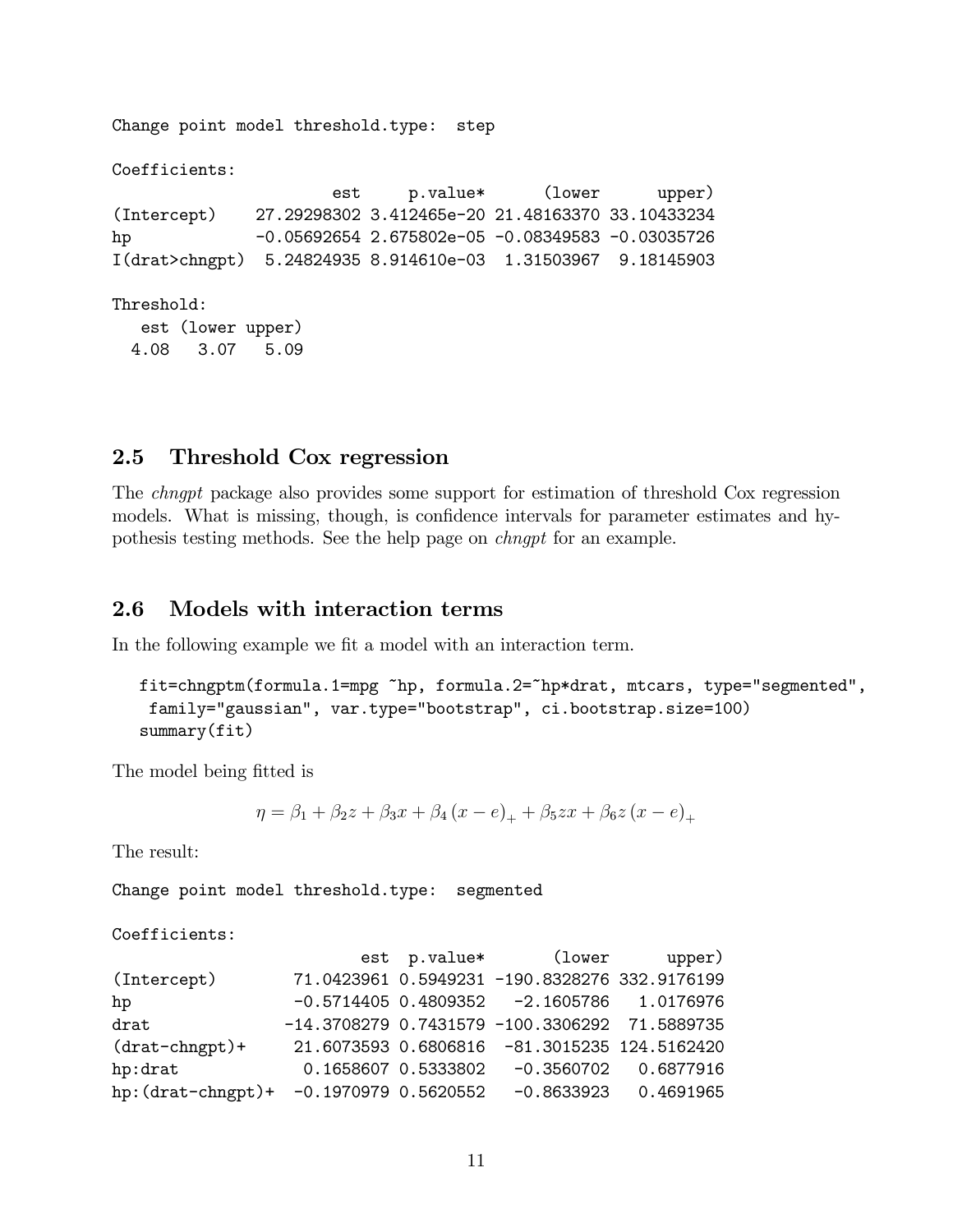Threshold: est (lower upper) 3.23 2.35 4.11

In the following example we fit a model with two interaction terms.

```
fit=chngptm(formula.1=mpg~hp+wt, formula.2=~hp*drat+wt*drat, mtcars, type="step",
family="gaussian", var.type="bootstrap", ci.bootstrap.size=100)
summary(fit)
```
The model being fitted is

```
\eta = \beta_1 + \beta_2 z_1 + \beta_3 z_2 + \beta_4 I(x > e) + \beta_5 z_1 I(x > e) + \beta_6 z_2 I(x > e)
```
The result:

Change point model threshold.type: step

Coefficients:

```
est p.value* (lower upper)
(Intercept) 30.83332346 1.458455e-06 18.2870806 43.3795663
hp -0.02389962 7.233212e-01 -0.1562164 0.1084172
wt -2.58756410 1.867228e-01 -6.4287268 1.2535986
I(drat>chngpt) 11.69827186 7.188926e-01 -52.0030753 75.3996190
hp:I(drat>chngpt) -0.00894615 9.652991e-01 -0.4119918 0.3940995
wt:I(drat>chngpt) -3.22148003 8.902722e-01 -48.9891600 42.5461999
```
Threshold:

est (lower upper) 3.730 3.237 4.223

## 3 Further considerations

#### 3.1 Model choice

The choice of threshold effects is typically through a combination of domain knowledge and modeling. One modeling approach is to first examine the relationship using local polynomial regression.

To choose among the segmented, hinge, and upper hinge models formally, we can use Wald tests. For example, if the question is framed as choosing between segmented and hinge models, we can fit a segmented model and then look at the slope before threshold in the summary function output. If the estimate is not significantly different from 0, then it is justifiable to fit a hinge model. We can also look at the slope after threshold, which is not